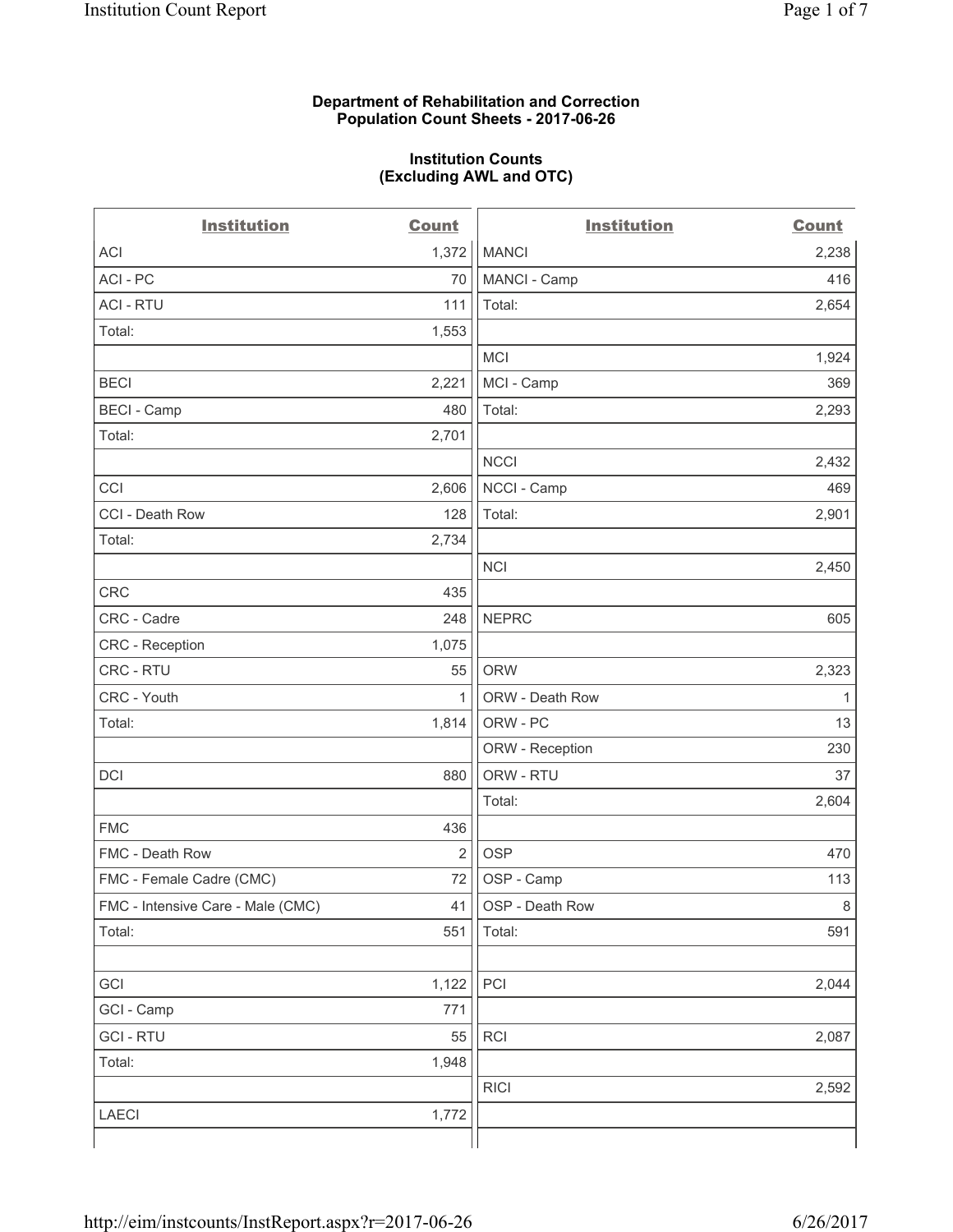|                          |       | SCI              | 2,052                              |
|--------------------------|-------|------------------|------------------------------------|
| LECI                     | 2,122 |                  |                                    |
| LECI - Camp              | 192   | SOCF             | 1,266                              |
| Total:                   | 2,314 | SOCF - RTU       | 55                                 |
|                          |       | Total:           | 1,321                              |
| LOCI                     | 2,266 |                  |                                    |
|                          |       | <b>TCI</b>       | 1,065                              |
| LORCI                    | 248   | TCI - Camp       | 442                                |
| LORCI - Cadre            | 162   | Total:           | 1,507                              |
| <b>LORCI - Reception</b> | 1,020 |                  |                                    |
| Total:                   | 1,430 | <b>TOCI</b>      | 864                                |
|                          |       | <b>TOCI - PC</b> | 95                                 |
| <b>MACI</b>              | 1,110 | Total:           | 959                                |
| MACI - Minimum           | 1,287 |                  |                                    |
| Total:                   | 2,397 | <b>WCI</b>       | 1,152                              |
|                          |       | <b>WCI-RTU</b>   | 90                                 |
|                          |       | Total:           | 1,242                              |
|                          |       |                  | 50,262<br><b>Total Population:</b> |

\* The Total Population includes 30 Offenders with Reason Codes 30 & 31. \*\* The Total Population includes 41 Offenders with Reason Code 0A.

# **Male Population by Security Level (Include AWL and Exclude OTC)**

| $\cdot$<br><b>Security Level</b> | <b>Body</b> | . .<br><b>AWL</b> | $(-OTC)$ | <b>Total</b> |
|----------------------------------|-------------|-------------------|----------|--------------|
| Total Level 5                    | 65          |                   |          | 65           |
| <b>Total Level 4</b>             | 2,062       | 34                | 29       | 2,067        |
| Total Level 3                    | 11,646      | 144               | 105      | 11,685       |
| Total Level 2                    | 16,170      | 239               | 169      | 16,240       |
| <b>Total Level 1</b>             | 15,921      | 155               | 73       | 16,003       |
| <b>Total Death Row</b>           | 139         | 0                 |          | 139          |
| <b>Total Male</b>                | 46,003      | 573               | 377      | 46,199       |

## **Female Population by Institution (Include AWL and Exclude OTC)**

| <b>Institution</b>       | <b>Body</b> | <b>AWL</b> | <u>(-OTC)</u> | <b>Total</b> |
|--------------------------|-------------|------------|---------------|--------------|
| <b>DCI</b>               | 880         | 9          | 8             | 881          |
| <b>FMC</b>               | 22          |            | 0             | 24           |
| FMC - Female Cadre (CMC) | 72          |            | 0             | 73           |
| <b>NEPRC</b>             | 605         | 20         |               | 614          |
| <b>ORW</b>               | 2,322       | 52         | 33            | 2,341        |
|                          |             |            |               |              |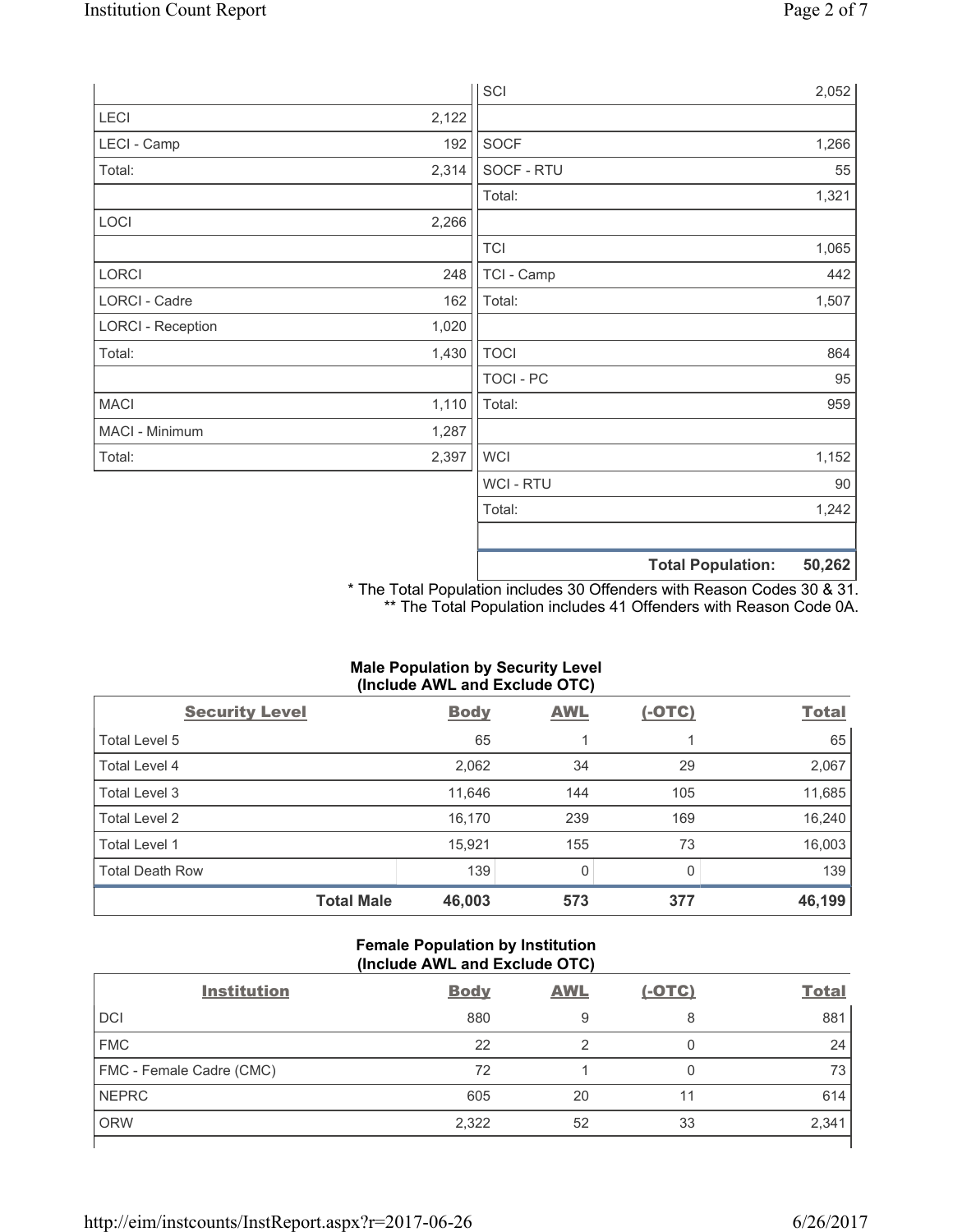| <b>ORW</b> - Death Row |                          |        | 0   |     |        |
|------------------------|--------------------------|--------|-----|-----|--------|
| ORW - PC               |                          | 13     | 0   |     | 13     |
| <b>ORW</b> - Reception |                          | 230    |     |     | 230    |
| <b>ORW - RTU</b>       |                          | 37     |     |     | 37     |
|                        | <b>Total Female</b>      | 4,182  | 84  | 52  | 4,214  |
|                        |                          |        |     |     |        |
|                        | <b>Total Population:</b> | 50,185 | 657 | 429 | 50,413 |

#### **Male Population by Institution: Security Level 5 (Include AWL and Exclude OTC)**

|             | <b>Institution</b>   | <b>Body</b> | <b>AWL</b> | $(-OTC)$ | <b>Total</b> |
|-------------|----------------------|-------------|------------|----------|--------------|
| <b>LECI</b> |                      |             |            |          |              |
| <b>MACI</b> |                      |             |            |          |              |
| <b>OSP</b>  |                      | 48          |            |          | 48           |
| SOCF        |                      | 10          |            |          | 10           |
| SOCF - RTU  |                      | 4           |            |          | 4            |
| <b>TOCI</b> |                      |             |            |          |              |
|             | <b>Total Level 5</b> | 65          |            |          | 65           |

# **Male Population by Institution: Security Level 4 (Include AWL and Exclude OTC)**

| <b>Institution</b>       | <b>Body</b>    | <b>AWL</b>                | $(-OTC)$            | <b>Total</b> |
|--------------------------|----------------|---------------------------|---------------------|--------------|
| ACI                      | 8              | 1                         | 1                   | $\,8\,$      |
| CCI                      | 1              | $\mathsf{O}\xspace$       | $\mathsf 0$         | 1            |
| CRC                      | 18             | $\mathsf{O}\xspace$       | $\mathbf 0$         | 18           |
| CRC - Reception          | $\overline{2}$ | $\mathsf{O}\xspace$       | $\mathsf{O}\xspace$ | $\sqrt{2}$   |
| <b>FMC</b>               | $\mathbf{1}$   | $\mathsf{O}\xspace$       | $\mathsf{O}\xspace$ | 1            |
| GCI                      | $\overline{2}$ | $\mathsf{O}\xspace$       | $\mathsf 0$         | $\sqrt{2}$   |
| <b>LAECI</b>             | 1              | $\mathsf{O}\xspace$       | $\mathsf{O}\xspace$ | 1            |
| LECI                     | $10$           | $\mathsf{O}\xspace$       | $\mathsf{O}\xspace$ | $10$         |
| LOCI                     | $\sqrt{3}$     | $\mathsf{O}\xspace$       | $\mathsf{O}\xspace$ | $\sqrt{3}$   |
| LORCI                    | 14             | $\mathbf{1}$              | 1                   | 14           |
| <b>LORCI - Cadre</b>     | 1              | $\mathsf{O}\xspace$       | $\mathbf 0$         | 1            |
| <b>LORCI - Reception</b> | $\sqrt{5}$     | $\mathsf{O}\xspace$       | $\mathbf 0$         | $\sqrt{5}$   |
| <b>MACI</b>              | 24             | $\mathbf 2$               | 1                   | 25           |
| <b>MANCI</b>             | 25             | 1                         | 1                   | 25           |
| MCI                      | 1              | $\mathsf{O}\xspace$       | $\mathsf{0}$        | 1            |
| <b>NCCI</b>              | $\overline{2}$ | $\mathsf{O}\xspace$       | $\mathbf 0$         | $\sqrt{2}$   |
| <b>OSP</b>               | 412            | $\ensuremath{\mathsf{3}}$ | 3                   | 412          |
| RCI                      | 15             | $\boldsymbol{0}$          | $\boldsymbol{0}$    | 15           |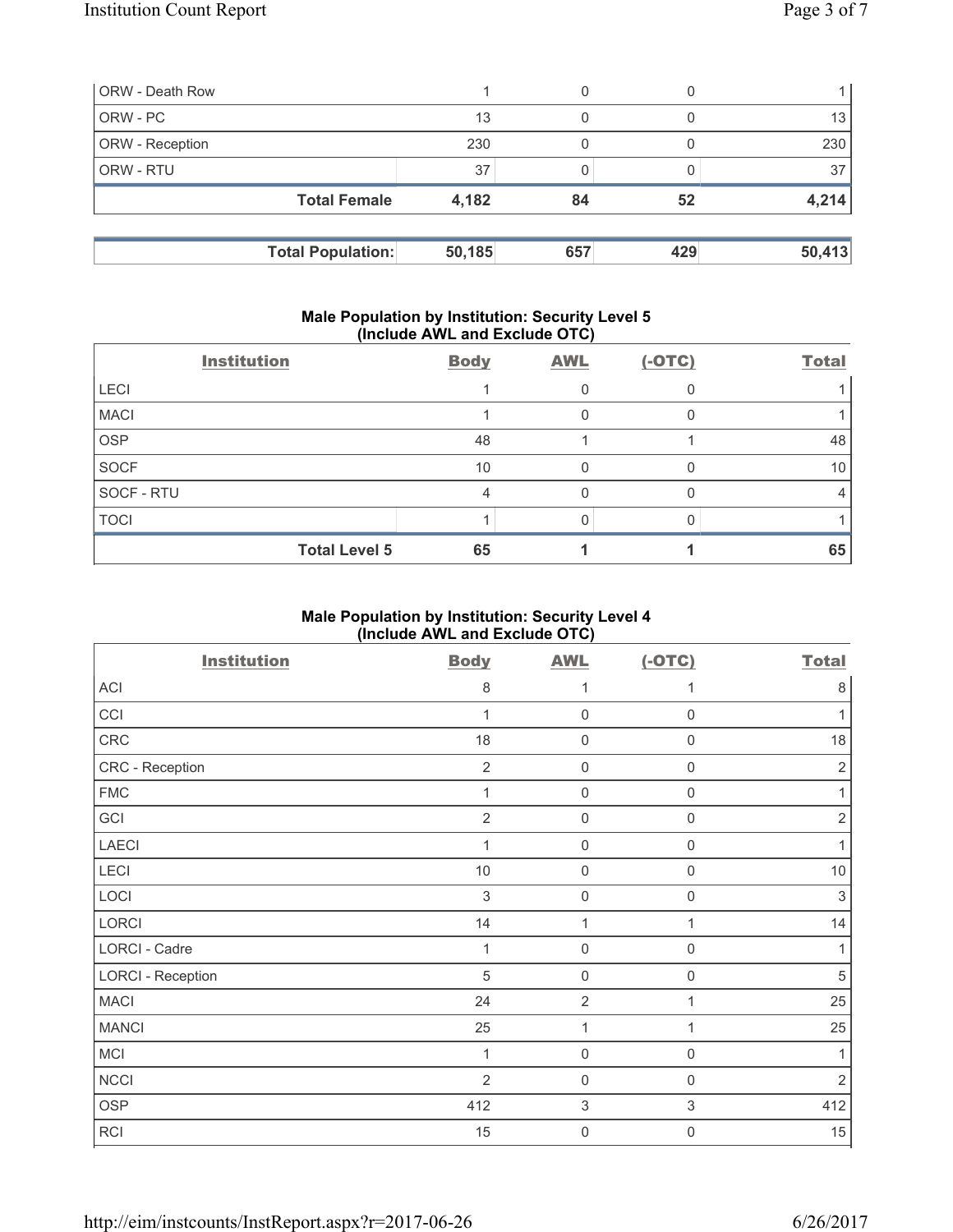| <b>RICI</b>      |                      | 5     |    |    | 5     |
|------------------|----------------------|-------|----|----|-------|
| SOCF             |                      | 1,249 | 20 | 17 | 1,252 |
| SOCF - RTU       |                      | 50    | 0  |    | 50    |
| <b>TCI</b>       |                      | 2     | 0  |    | 2     |
| <b>TOCI</b>      |                      | 180   | 6  | 5  | 181   |
| <b>TOCI - PC</b> |                      | 19    |    |    | 19    |
| <b>WCI</b>       |                      | 11    |    |    | 11    |
| WCI - RTU        |                      |       |    |    |       |
|                  | <b>Total Level 4</b> | 2,062 | 34 | 29 | 2,067 |

## **Male Population by Institution: Security Level 3 (Include AWL and Exclude OTC)**

| <b>Institution</b>                | <b>Body</b>    | <b>AWL</b>                | $(-OTC)$                  | <b>Total</b>   |
|-----------------------------------|----------------|---------------------------|---------------------------|----------------|
| <b>ACI</b>                        | 19             | $\mathsf{O}\xspace$       | $\mathbf 0$               | 19             |
| ACI - PC                          | $\mathbf{1}$   | $\mathsf{O}\xspace$       | $\mathbf 0$               | $\mathbf{1}$   |
| CCI                               | $\mathbf{1}$   | $\mathsf{O}\xspace$       | $\mathbf 0$               | $\mathbf{1}$   |
| CRC                               | 74             | $\ensuremath{\mathsf{3}}$ | $\ensuremath{\mathsf{3}}$ | 74             |
| CRC - Cadre                       | 139            | $\mathsf{O}\xspace$       | $\mathbf 0$               | 139            |
| CRC - Reception                   | 567            | $\boldsymbol{9}$          | $\,6\,$                   | 570            |
| CRC - RTU                         | 53             | $\mathsf{O}\xspace$       | $\mathsf{O}\xspace$       | 53             |
| <b>FMC</b>                        | $\overline{5}$ | $\mathbf{1}$              | $\mathbf 0$               | $\,6\,$        |
| FMC - Intensive Care - Male (CMC) | $\overline{4}$ | $\mathbf 0$               | $\mathbf 0$               | $\overline{4}$ |
| <b>LAECI</b>                      | 3              | $\mathsf{O}\xspace$       | $\mathbf 0$               | $\mathfrak{S}$ |
| LECI                              | 2,099          | 17                        | 15                        | 2,101          |
| LOCI                              | $\overline{4}$ | $\mathsf{O}\xspace$       | $\mathbf 0$               | $\overline{4}$ |
| <b>LORCI</b>                      | 29             | 23                        | 20                        | 32             |
| <b>LORCI - Cadre</b>              | 99             | $\mathbf 0$               | $\mathsf{O}\xspace$       | 99             |
| <b>LORCI - Reception</b>          | 504            | $\overline{2}$            | $\overline{2}$            | 504            |
| <b>MACI</b>                       | 1,027          | $\,8\,$                   | $\mathsf 3$               | 1,032          |
| <b>MANCI</b>                      | 2,188          | 30                        | 21                        | 2,197          |
| <b>NCCI</b>                       | $\overline{4}$ | $\mathbf{1}$              | $\mathbf{1}$              | $\overline{4}$ |
| <b>NCI</b>                        | $\overline{4}$ | $\mathsf{O}\xspace$       | $\mathsf 0$               | $\overline{4}$ |
| <b>OSP</b>                        | $\mathsf g$    | $\mathsf 0$               | $\mathsf 0$               | $\hbox{9}$     |
| OSP - Camp                        | $\mathbf{1}$   | $\mathsf 0$               | $\mathsf 0$               | $\mathbf{1}$   |
| PCI                               | 32             | $\overline{2}$            | $\mathbf 0$               | 34             |
| <b>RCI</b>                        | 1,908          | 19                        | 15                        | 1,912          |
| <b>RICI</b>                       | $\sqrt{5}$     | $\mathsf{O}\xspace$       | $\mathsf 0$               | $\sqrt{5}$     |
| <b>SOCF</b>                       | 5              | $\mathbf 0$               | $\mathsf 0$               | $\sqrt{5}$     |
| SOCF - RTU                        | $\mathbf{1}$   | $\mathsf{O}\xspace$       | $\mathbf 0$               | $\mathbf{1}$   |
| <b>TCI</b>                        | 1,014          | 14                        | 10                        | 1,018          |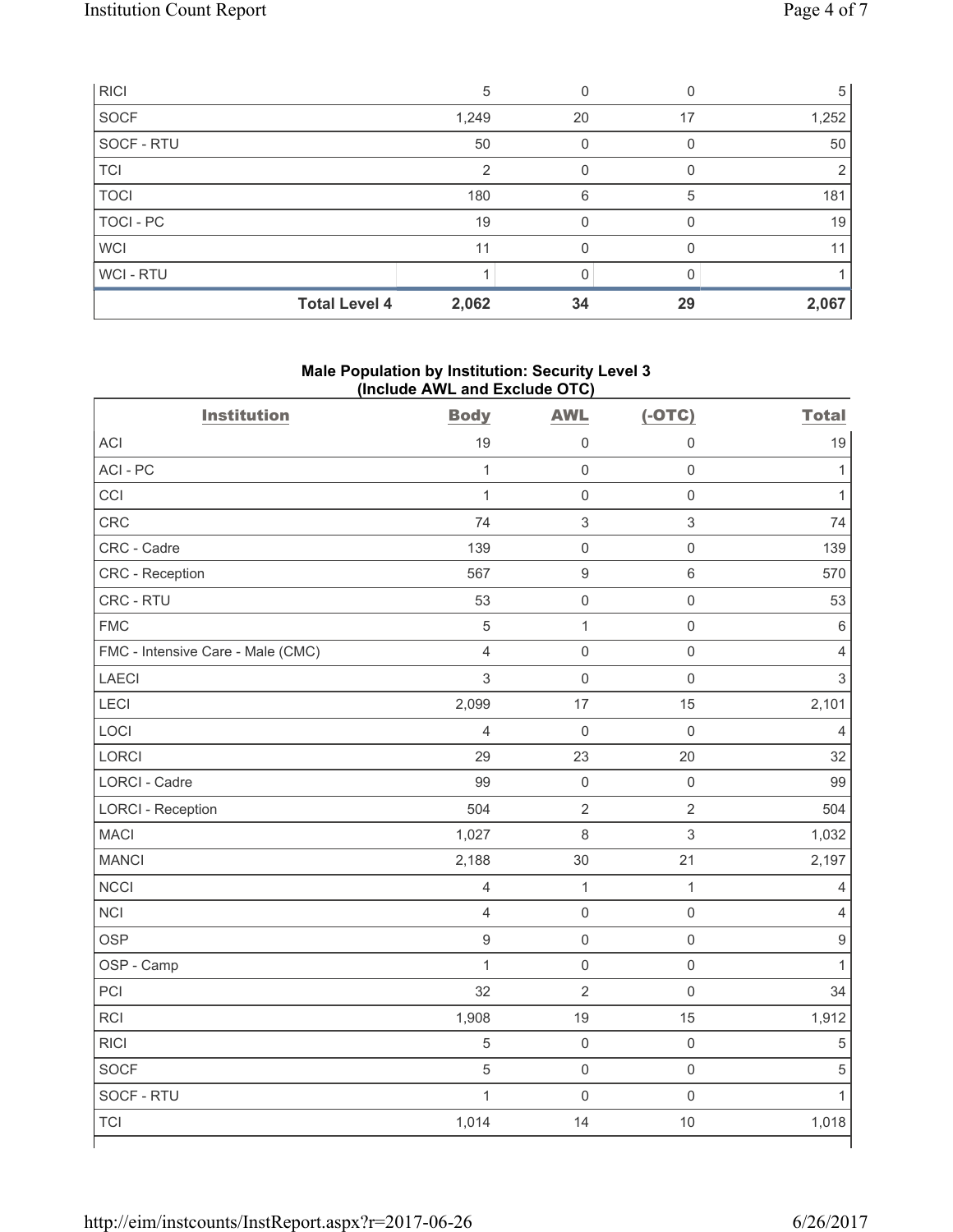| TCI - Camp     |                                |     |     |        |
|----------------|--------------------------------|-----|-----|--------|
| <b>TOCI</b>    | 551                            | 5   |     | 554    |
| TOCI - PC      | 76                             |     |     | 76     |
| <b>WCI</b>     | 1,132                          | 9   |     | 1,135  |
| <b>WCI-RTU</b> | 87                             |     |     | 87     |
|                | <b>Total Level 3</b><br>11,646 | 144 | 105 | 11,685 |

## **Male Population by Institution: Security Level 2 (Include AWL and Exclude OTC)**

| <b>Institution</b>                | <b>Body</b>    | <b>AWL</b>          | $(-OTC)$       | <b>Total</b>   |
|-----------------------------------|----------------|---------------------|----------------|----------------|
| <b>ACI</b>                        | 676            | $\,8\,$             | 4              | 680            |
| ACI-PC                            | 66             | $\mathbf 0$         | $\mathbf 0$    | 66             |
| <b>ACI - RTU</b>                  | 76             | $\mathbf 0$         | $\mathsf 0$    | 76             |
| <b>BECI</b>                       | 1,417          | 22                  | 14             | 1,425          |
| CCI                               | 1,885          | 14                  | 10             | 1,889          |
| <b>CRC</b>                        | 177            | $\overline{4}$      | $\overline{2}$ | 179            |
| CRC - Cadre                       | 109            | $\mathsf{O}\xspace$ | $\mathsf 0$    | 109            |
| CRC - Reception                   | 314            | $\boldsymbol{9}$    | $\,8\,$        | 315            |
| CRC - RTU                         | $\mathbf{1}$   | $\mathsf{O}\xspace$ | $\mathsf 0$    | 1              |
| CRC - Youth                       | $\mathbf{1}$   | $\mathsf{O}\xspace$ | $\mathsf 0$    | $\mathbf{1}$   |
| <b>FMC</b>                        | $\hbox{9}$     | $\mathbf 2$         | $\mathsf 0$    | 11             |
| FMC - Intensive Care - Male (CMC) | 14             | $\mathsf{O}\xspace$ | $\mathsf 0$    | 14             |
| GCI                               | 565            | $\overline{4}$      | $\mathbf{1}$   | 568            |
| <b>GCI-RTU</b>                    | 39             | $\mathbf{1}$        | 1              | 39             |
| <b>LAECI</b>                      | 1,095          | 21                  | 18             | 1,098          |
| LECI                              | $\overline{4}$ | $\mathsf{O}\xspace$ | $\mathbf 0$    | 4              |
| LOCI                              | 1,239          | $\,$ 6 $\,$         | $\overline{4}$ | 1,241          |
| <b>LORCI</b>                      | 141            | 28                  | 27             | 142            |
| LORCI - Cadre                     | 47             | $\mathsf{O}\xspace$ | $\mathsf 0$    | 47             |
| <b>LORCI - Reception</b>          | 287            | $\mathbf{1}$        | $\mathbf{1}$   | 287            |
| <b>MACI</b>                       | 58             | $\mathsf 0$         | $\mathsf 0$    | 58             |
| <b>MANCI</b>                      | $\overline{7}$ | $\mathsf{O}\xspace$ | $\mathsf 0$    | $\overline{7}$ |
| <b>MCI</b>                        | 1,481          | 15                  | 10             | 1,486          |
| MCI - Camp                        | 1              | $\mathbf 0$         | $\mathbf 0$    | 1              |
| <b>NCCI</b>                       | 1,440          | 25                  | 19             | 1,446          |
| NCI                               | 1,694          | 26                  | 23             | 1,697          |
| PCI                               | 702            | 12                  | $\mathsf 3$    | 711            |
| RCI                               | 164            | $\mathsf{O}\xspace$ | $\mathsf 0$    | 164            |
| <b>RICI</b>                       | 1,507          | 32                  | 18             | 1,521          |
| SCI                               | 940            | $\boldsymbol{9}$    | $\,6\,$        | 943            |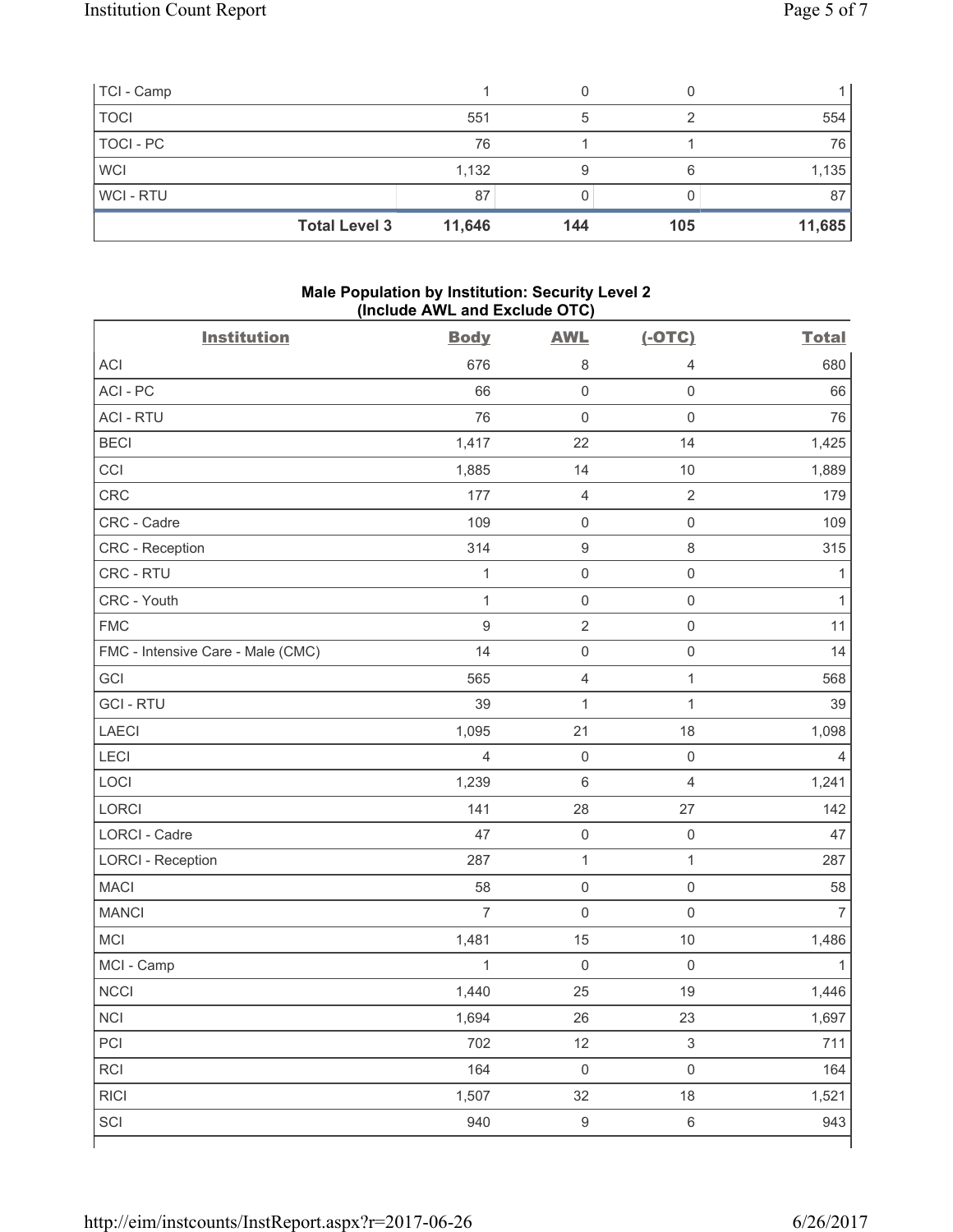| <b>Total Level 2</b> | 16,170 | 239 | 169 | 16,240 |
|----------------------|--------|-----|-----|--------|
| <b>WCI-RTU</b>       |        |     |     |        |
| <b>WCI</b>           |        |     |     |        |
| <b>TCI</b>           |        |     |     |        |
| <b>SOCF</b>          |        |     |     |        |

### **Male Population by Institution: Security Level 1 (Include AWL and Exclude OTC)**

| <b>Institution</b>                | <b>Body</b>  | <b>AWL</b>          | $(-OTC)$                  | <b>Total</b> |
|-----------------------------------|--------------|---------------------|---------------------------|--------------|
| <b>ACI</b>                        | 669          | 6                   | $\mathsf 3$               | 672          |
| ACI - PC                          | $\sqrt{3}$   | $\mathbf 0$         | $\mathsf{O}\xspace$       | $\sqrt{3}$   |
| <b>ACI - RTU</b>                  | 35           | $\mathsf 0$         | $\mathsf{O}\xspace$       | 35           |
| <b>BECI</b>                       | 804          | $\sqrt{5}$          | $\overline{2}$            | 807          |
| <b>BECI - Camp</b>                | 480          | $\mathsf 0$         | $\mathbf 0$               | 480          |
| CCI                               | 718          | $\overline{7}$      | $\overline{2}$            | 723          |
| CRC                               | 101          | $\sqrt{2}$          | $\sqrt{2}$                | 101          |
| CRC - Reception                   | 188          | $\overline{4}$      | $\overline{4}$            | 188          |
| CRC - RTU                         | $\mathbf 1$  | $\mathbf 0$         | $\mathsf{O}\xspace$       | $\mathbf{1}$ |
| <b>FMC</b>                        | 398          | $\,6\,$             | $\overline{2}$            | 402          |
| FMC - Intensive Care - Male (CMC) | 23           | $\mathsf{O}\xspace$ | $\mathsf{O}\xspace$       | 23           |
| GCI                               | 555          | 17                  | $\ensuremath{\mathsf{3}}$ | 569          |
| GCI - Camp                        | 771          | $\mathbf{1}$        | $\mathbf{1}$              | 771          |
| <b>GCI-RTU</b>                    | 16           | $\mathbf{1}$        | $\mathsf{O}\xspace$       | 17           |
| <b>LAECI</b>                      | 673          | $\,8\,$             | $\sqrt{5}$                | 676          |
| LECI                              | 8            | $\mathsf{O}\xspace$ | $\mathsf 0$               | 8            |
| LECI - Camp                       | 192          | $\mathsf 0$         | $\mathsf{O}\xspace$       | 192          |
| LOCI                              | 1,020        | $\overline{2}$      | $\mathsf 0$               | 1,022        |
| <b>LORCI</b>                      | 64           | 10                  | $\,8\,$                   | 66           |
| LORCI - Cadre                     | 15           | $\mathbf 0$         | $\mathsf{O}\xspace$       | 15           |
| <b>LORCI - Reception</b>          | 224          | $\sqrt{5}$          | $\mathsf 3$               | 226          |
| MACI - Minimum                    | 1,287        | $\,$ 5 $\,$         | $\mathbf{1}$              | 1,291        |
| <b>MANCI</b>                      | 18           | $\overline{4}$      | $\overline{2}$            | 20           |
| MANCI - Camp                      | 416          | $\mathbf{1}$        | $\mathbf 0$               | 417          |
| MCI                               | 441          | $\overline{7}$      | $\sqrt{2}$                | 446          |
| MCI - Camp                        | 368          | $\mathsf{O}\xspace$ | $\mathsf{O}\xspace$       | 368          |
| <b>NCCI</b>                       | 986          | $\,6\,$             | $\ensuremath{\mathsf{3}}$ | 989          |
| NCCI - Camp                       | 469          | $\mathsf{O}\xspace$ | $\mathsf 0$               | 469          |
| <b>NCI</b>                        | 750          | $\overline{4}$      | $\mathsf 3$               | 751          |
| <b>OSP</b>                        | $\mathbf{1}$ | $\mathbf{1}$        | $\mathbf{1}$              | $\mathbf{1}$ |
| OSP - Camp                        | 112          | $\sqrt{3}$          | $\ensuremath{\mathsf{3}}$ | 112          |
|                                   |              |                     |                           |              |